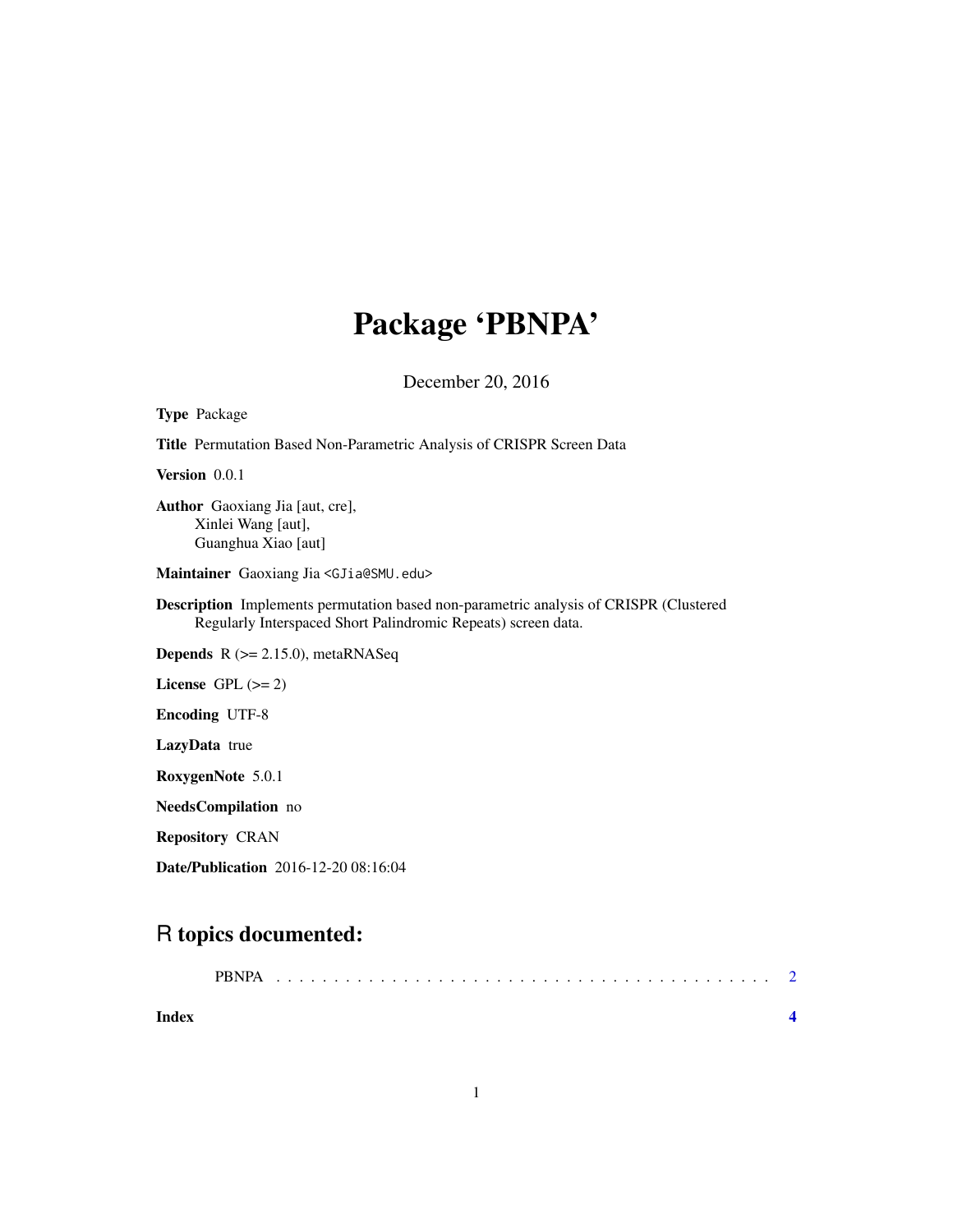<span id="page-1-0"></span>

#### Description

This function uses the raw read count data for CRISPR (Clustered Regularly Interspaced Short Palindromic Repeats) screens and conducts statistical analysis for permutation based non-parametric analysis of CRISPR screen data. This function can also be used to analyze data from other types of functional genomics screens such as siRNA screen or shRNA screen. Drug screens or microarray expression data, if have similar structure as this algorithm is designed for, can also be analyzed with this function as the algorithm has no specific distributional assumptions for the data and p-values are calculated from a permutation based procedure. It can handle data with multiple replicates.

#### Usage

PBNPA(dat, sim.no = 10, alpha.threshold =  $0.2$ , fdr =  $0.05$ )

#### Arguments

| dat             | List type with each element being the raw read count data for one replicate. Each<br>element should be a dataframe with four columns. The first column is named<br>'sgRNA' which is the sgRNA index; the second column is named 'Gene' which<br>is the gene index; the third column should be the initial read count or control<br>read count and the fourth column should be the final read count or treatment<br>read count. |
|-----------------|--------------------------------------------------------------------------------------------------------------------------------------------------------------------------------------------------------------------------------------------------------------------------------------------------------------------------------------------------------------------------------------------------------------------------------|
| sim.n           | Number of permutations used to get the un-adjusted p-value. Set to 10 by default.                                                                                                                                                                                                                                                                                                                                              |
| alpha.threshold |                                                                                                                                                                                                                                                                                                                                                                                                                                |
|                 | Threshold to remove genes with significant p-values. Set to 0.2 by default.                                                                                                                                                                                                                                                                                                                                                    |
| fdr             | The FDR threshold to determine the selected genes. Set to 0.05 by default.                                                                                                                                                                                                                                                                                                                                                     |

#### Details

PBNPA implements permutation based non-parametric analysis of CRISPR screen data. First, it uses the the median natural log fold change of sgRNAs target the same gene as the R score for that gene. Then it randomly assigns the read count pairs (initial and final) to each gene for T times to get a null distribution of the R score. Then it calculates a p-value for each gene based on the null distribution. To improve the accuracy of the p-value, it will remove the genes with p-value smaller than a threshold to remove the significant genes and permute again to get a better estimation of the null distribution. Then p-values for each gene are calculated from this improved null distribution. Then FDR is controlled by Benjamini-Hochberg procedure. If multiple replicates are included, pvalues from each replicate are combined with Fisher's method. Details about this algorithm is in the publication to be published.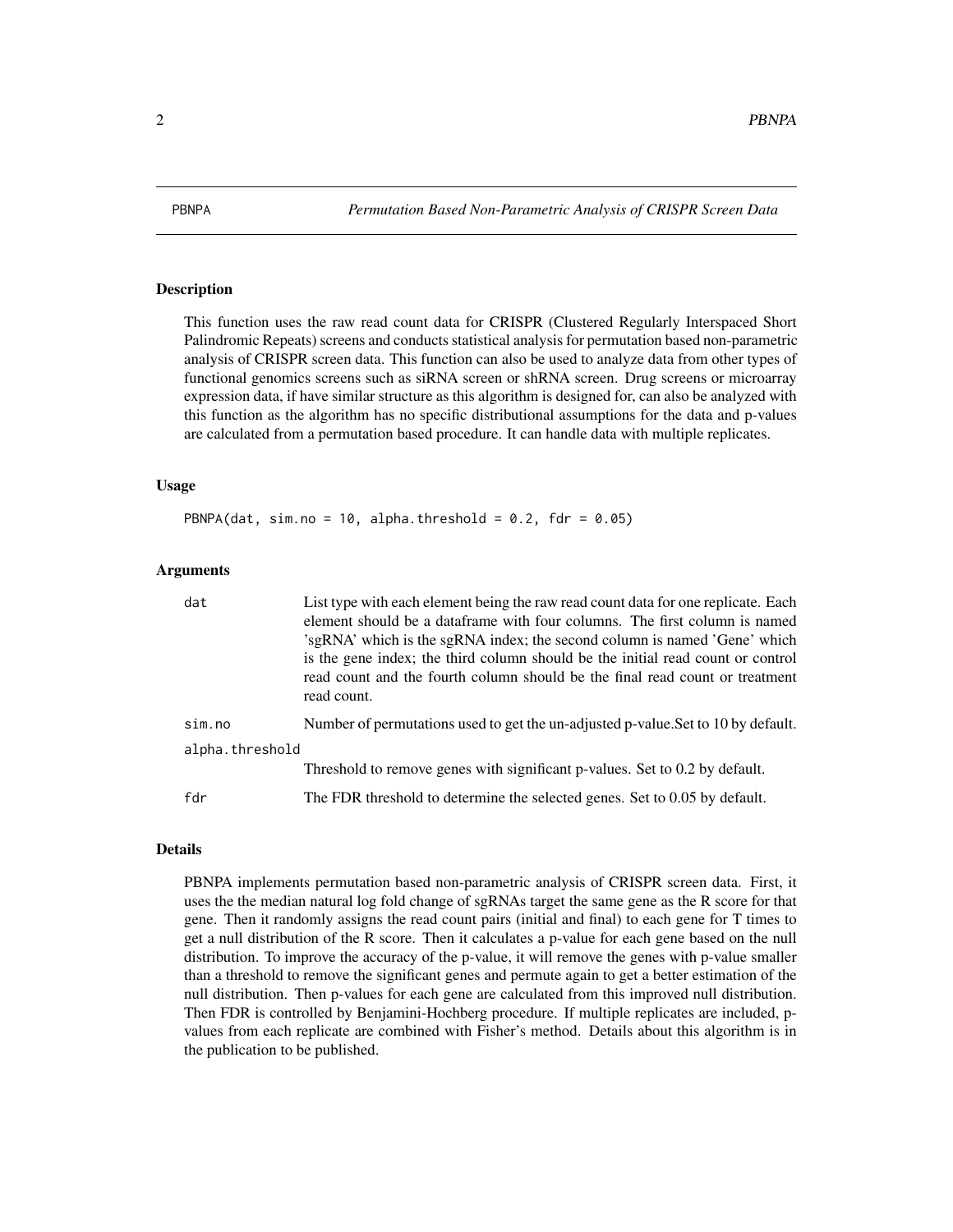#### PBNPA 3

#### Value

A list of 5 elements will be returned. The first element is pos.gene, which is the index of genes identified as hits for positive screen by controlling FDR at the selected level; the second element is pos.number, which is the number of genes identified as hits for positive screen; The third element is neg.gene, which is the index of genes identified as hits for negative screen by controlling FDR at the selected level; the fourth element is neg.number, which is the number of genes identified as hits for negative screen; the fifth element is a dataframe which contains unadjusted p-values and FDR adjusted p-values for all the genes (for both negative selection and positive selection).

#### Examples

```
dat11 = system.file('extdata','simdata_20per_off50.csv', package='PBNPA')
dat22 = system.file('extdata','simdata_20per_off49.csv', package='PBNPA')
dat33 = system.file('extdata','simdata_20per_off48.csv', package='PBNPA')
dat1 = read.csv(data11, header = TRUE)dat2 = read.csv(data22, header = TRUE)data = read.csv(data33, header = TRUE)datlist = list(data1, data2, data3)result = PBNPA(datlist)
```